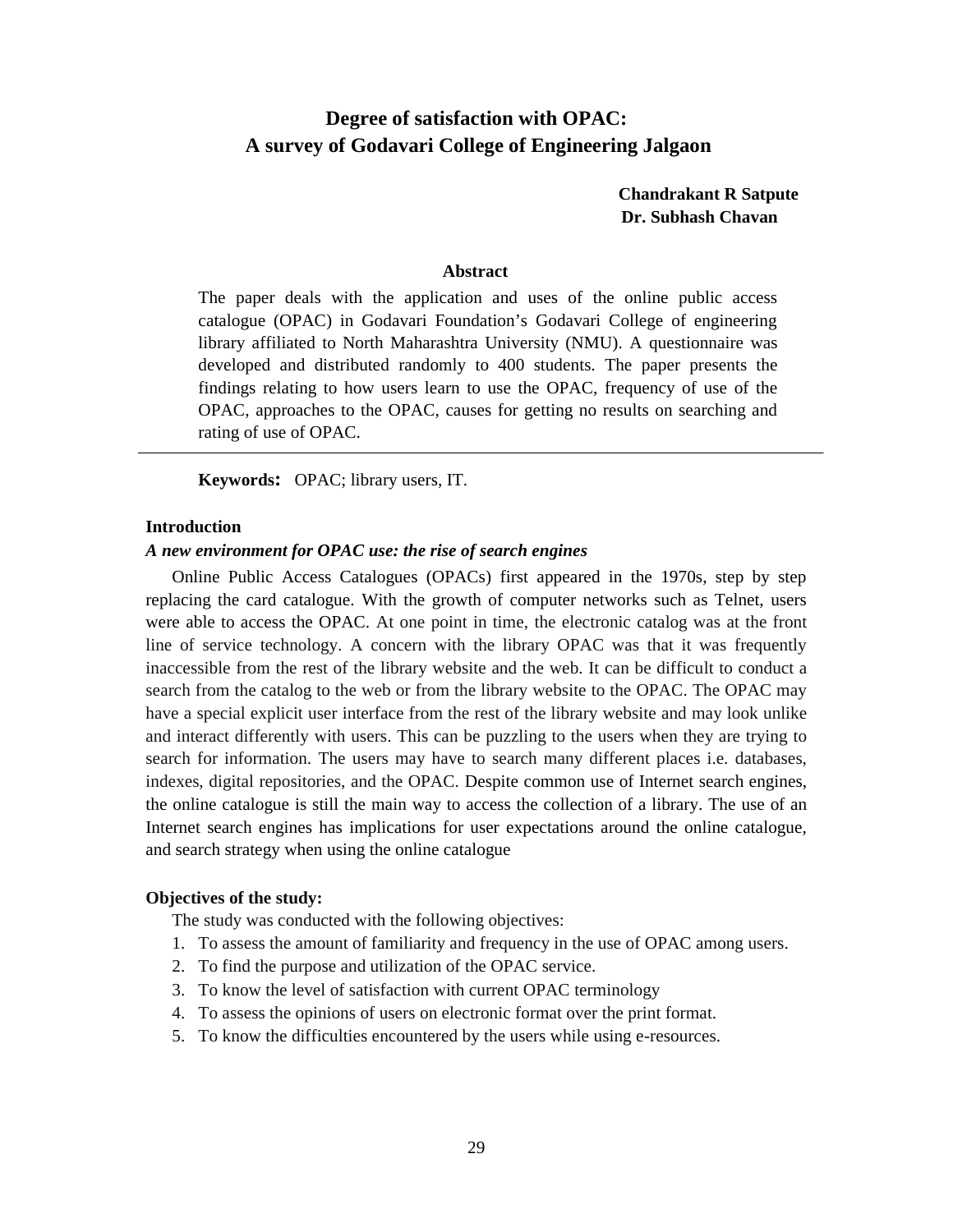## **Limitation:**

The present study aims to find the use level of OPAC service in the Godavari college of Engineering. The major limitation is that the present study covers only the OPAC users.

#### **Information about the Library.**

The total collection of the library is 23920 including books, back volumes of technical periodicals and technical reports. The library subscribes to over 109 technical journals, which include national and international journals. The library has its digital collection of various reading materials. Online access is available to DEL, ACM and also to a very large collection of non-book material i.e. video CDs of IIT lectures, audio cassettes of lectures and motivational films.

#### **Methodology**

A questionnaire was used to collect the data. At present there are 1200 undergraduates, 30 postgraduate students and 95 faculty members in this college. The questionnaire contained 11 questions, both open and closed ended. It was sent to 400 users, of which 329 responded, i.e. 82.25%. In order to identify the level of user satisfaction with OPAC features and the problems that users had with OPAC, a questionnaire was developed to address various issues relating both to the user and to the system itself, divided into five different parts.

- (1) Information concerning the user
- (2) General appraisal of the OPAC
- (3) Search options
- (4) Search results
- (5) Presentation of results

#### **Data Analysis**

The collected data were analysed using appropriate statistical techniques, for drawing meaningful inferences and are presented below.

| Sr.<br>No. | <b>Class of Student</b> | <b>Total</b> | <b>Response</b> | Percentage |
|------------|-------------------------|--------------|-----------------|------------|
|            | First year              | 100          | 85              |            |
| 2          | Second year             | 100          | 73              |            |
| 3          | Third year              | 100          | 89              |            |
| 4          | Fourth year             | 100          | 82              |            |
|            | <b>Total</b>            | 400          | 329             | 82.25%     |

#### **Table No. 1: Class wise respondents**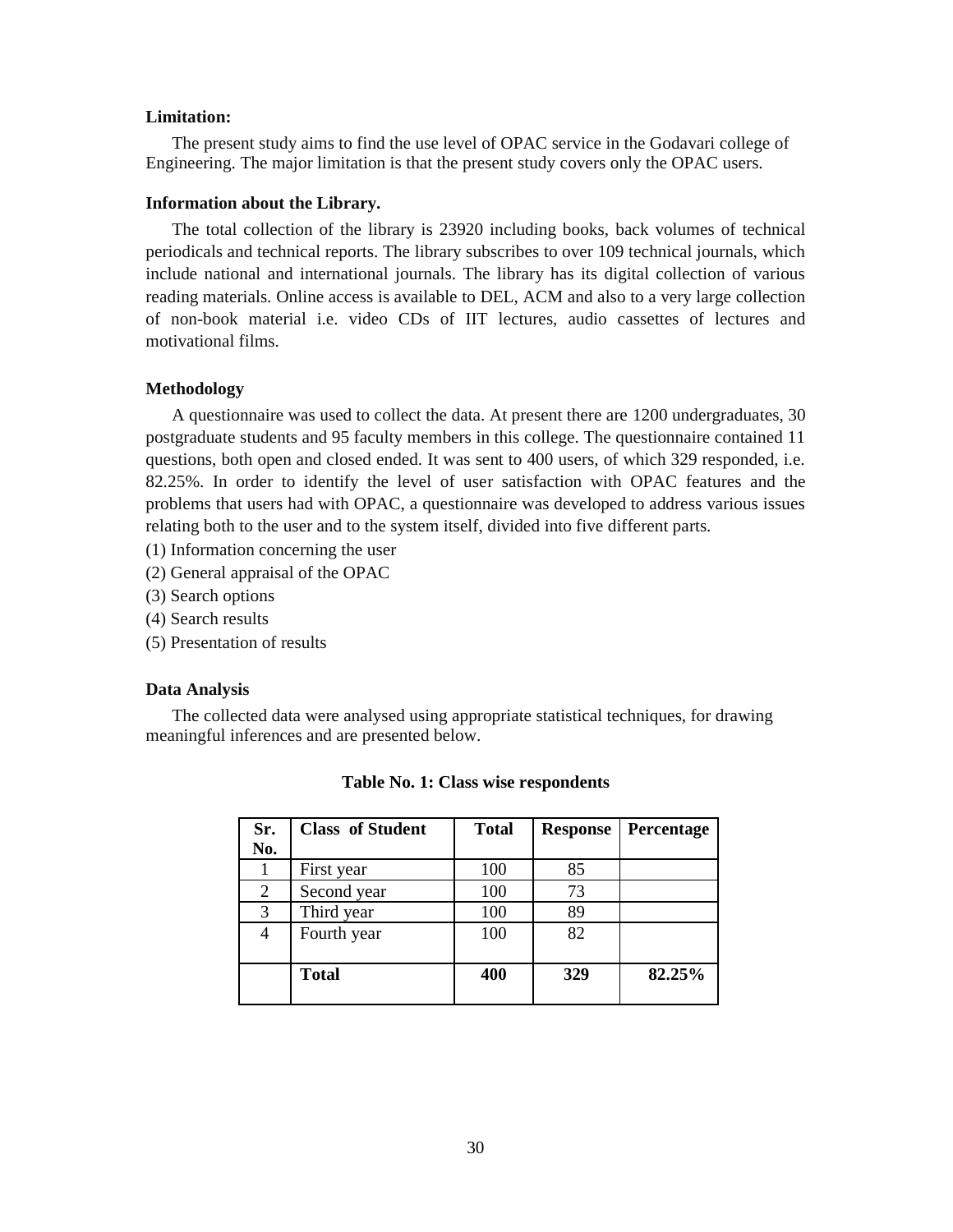| Sr.<br>no     | User learn to use the OPAC | <b>Total</b> | Percentage |
|---------------|----------------------------|--------------|------------|
|               | Intuitively                | 98           | 29.78      |
| $\mathcal{D}$ | From the Librarian         | 123          | 37.38      |
| 3             | No answer                  | 108          | 32.83      |
|               |                            | 329          | 100%       |

**Table no. 2: How Users learn to use the OPAC**

From Table no. 2 it is noted that the largest number of users (37.38%) learned to use the OPAC from the librarian, while 29.78 % users learned it intuitively. 32.83% users did not answer the question.

|  | Table No.3: Frequency of use of OPC in searching |  |  |
|--|--------------------------------------------------|--|--|
|  |                                                  |  |  |

| Sr no. | Use of OPAC                           | <b>Total</b> | Percentage |
|--------|---------------------------------------|--------------|------------|
|        | <b>Not</b> used                       | 45           | 13.67      |
|        | <b>Some times</b>                     | 35           | 10.64      |
| 2      | <b>Very frequent - Expert</b><br>user | 249          | 75.68      |
|        |                                       | 329          | 100%       |

Table no. 3 reveals that the maximum, i.e. 75.68 % of the users considered themselves as expert users, while 13.67% of users were not using the OPAC and 10.64% use it sometimes.

| Table No. 4: Approaches to OPAC for searching information |  |  |
|-----------------------------------------------------------|--|--|
|-----------------------------------------------------------|--|--|

| Sr. No. | <b>Searching Information By</b> | <b>Total</b> | percentage |
|---------|---------------------------------|--------------|------------|
|         |                                 |              |            |
|         | Author                          | 230          | 69.90      |
|         | Title                           | 239          | 72.64      |
| 3       | Accession No.                   | 105          | 31.91      |
|         | Class No                        | 85           | 25.83      |
|         | <b>ISBN</b>                     | 19           | 5.77       |

It is evident from the table No.4 that the maximum number i.e.72.64% of the users are using Title search on the OPAC, and nearly the same number, 69.90 % of the users are searching information by Author. 31.91% are using Accession No wise, while 25.83% of the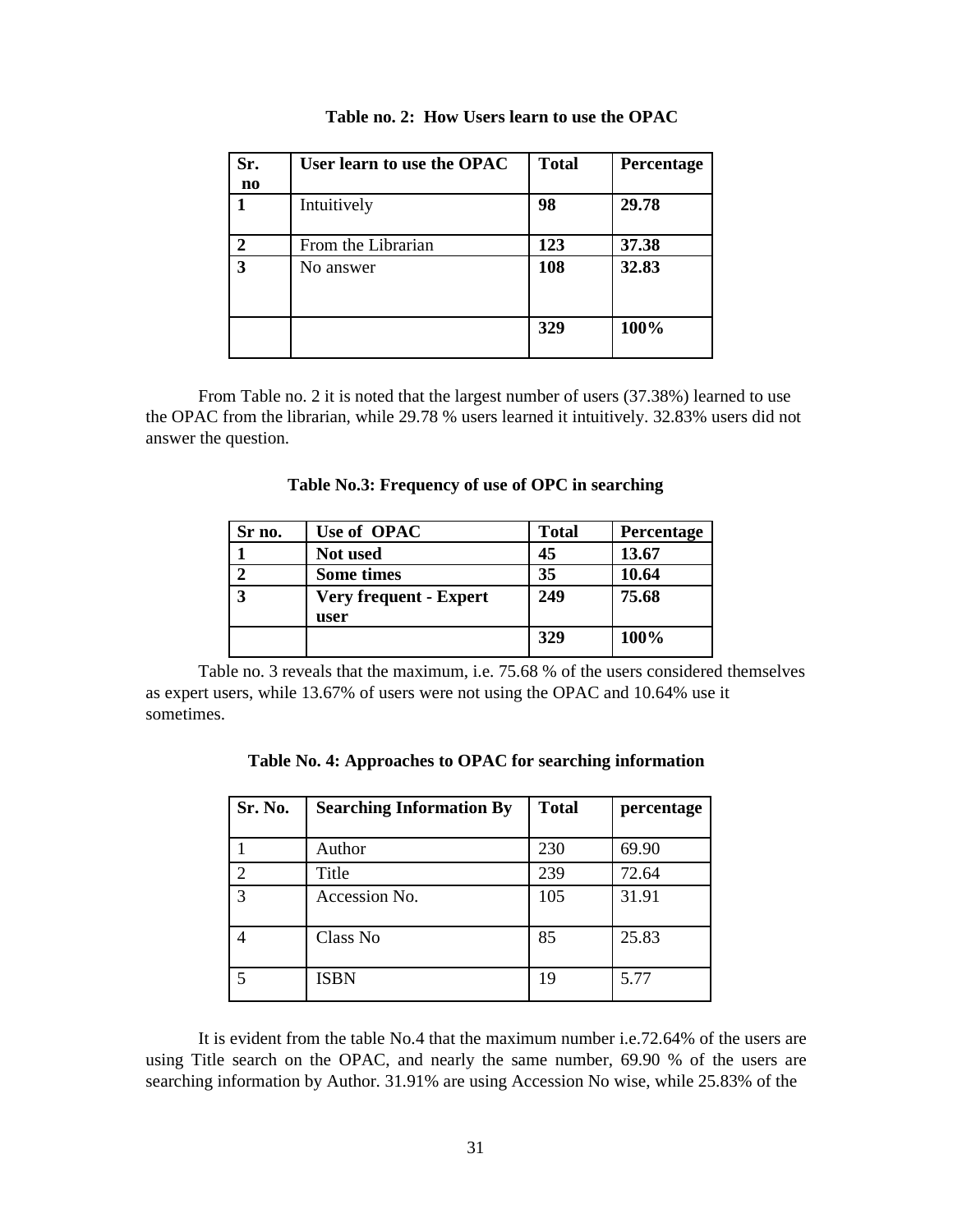users carry out class no wise search on OPAC and 5.77% use ISBN number for the searching of books.

| Sr. No.       | <b>Causes for no result</b>                | <b>Total</b> | Percentage |
|---------------|--------------------------------------------|--------------|------------|
|               | Lack of practice in using the<br>catalogue | 66           | 20.06      |
| $\mathcal{D}$ | Use of unrecognized<br>characters          | 45           | 13.68      |
| 3             | Lack of knowledge of<br>subject searching  | 35           | 10.63      |
| 4             | No records coincided with<br>the search    | 49           | 14.90      |
|               | Getting result properly                    | 135          | 40.73      |

**Table No. 5: Causes for the system returning no results**

From Table No. 5 it is clear that most of the users are getting proper information through OPAC that is 40.73%. Another 20.06% stated that the system was returning no result due to lack of practice in using the catalogue, while 14.90% of users found that no records coincided with the search. 13.68% users gave the cause as use of unrecognized characters for the system returning no result. Only 10.63% of the users reported lack of knowledge of subject searching.

| Sr. | Opinion            | total | Percentage |
|-----|--------------------|-------|------------|
| No. |                    |       |            |
|     | <b>Excellent</b>   | 175   | 53.19      |
| ◠   | Good               | 88    | 26.75      |
| 3   | Average            | 40    | 12.15      |
|     | <b>Unsatisfied</b> | 26    | 7.91       |
|     |                    | 329   | 100%       |

**Table No. 6: Rating of use of OPAC**

The table highlights the level of satisfaction of the respondents regarding the OPAC. 53.19% of the users have the opinion that the OPAC is the excellent, 12.15% of users rated it as average. A small number, i.e. 7.91% are unsatisfied with OPAC.

# **Conclusion**

The world of academics is enjoying the fruits of information technology in this IT era and the users of the OPAC have basic knowledge to handle the IT resources. The institutions involved in academic work should provide technical training to their students. The modern society is dynamic and complex. The duty of the librarian towards social change, scientific